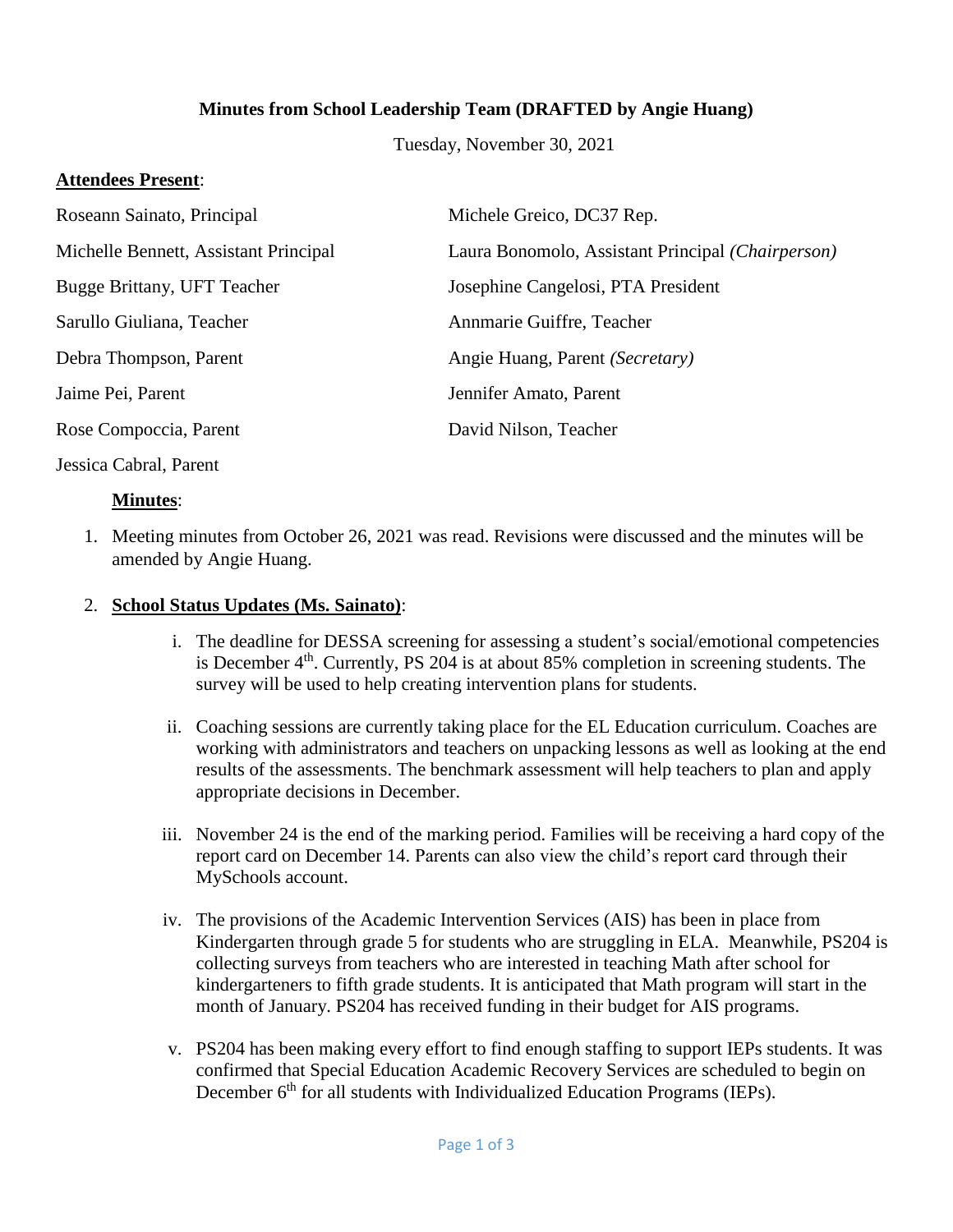# **3. CEP Update (Ms. Bennett)**

- i. Two CEP goals IEPs and Supportive Environment Framework were presented and explained in details.
- ii. The goals for the Quality Individualized Education Program (IEP) was stated as follows:
	- By June 2022, we will strengthen the quality and implementation of the IEPs for all students with Disabilities. We will improve teacher/provider ability to develop IEP goals that are clearly defined, observable and measurable by an increase of 15% (from 85% to 100%) as measured by IEP review. (See attachment – Page 22- 25)
- iii. The priority needs and root causes were being considered to streamline our smart goals.
- iv. Action plans with specific timeline were briefly presented. Ongoing IEP reviews and feedback are taking place.
- v. Multiple days of professional development for special education staffs are taking place to make sure smart IEP goals are being written.
- vi. Ms. Danisi will be hosting a parent workshop to help support IEP's families. Further information will be forthcoming.
- vii. In upcoming months, professional learning session will take place to share samples of IEP's progress monitoring tools, and review progress.
- viii. Based on the result of NY school survey, the goals for the Supportive Environment Framework is as follows:
	- By June 2022, practices related to Social-Emotional Support will improve 20%, from 47% to 67%, as measured by positive NYC School Survey responses, resulting in improved Physical and Mental Wellness.
	- ix. Action plans to address school-wide social emotional learning are briefly discussed. More individualized intervention plans will be incorporated after all DESSA data is being collected.
	- x. For school-wide initiatives, Sanford Harmony is continued to be used to help foster social emotional competencies in the classroom. Students continue to participate in buddy up system and meet up activities daily. Every class has Harmony goals to share experiences, solve problems and build community.